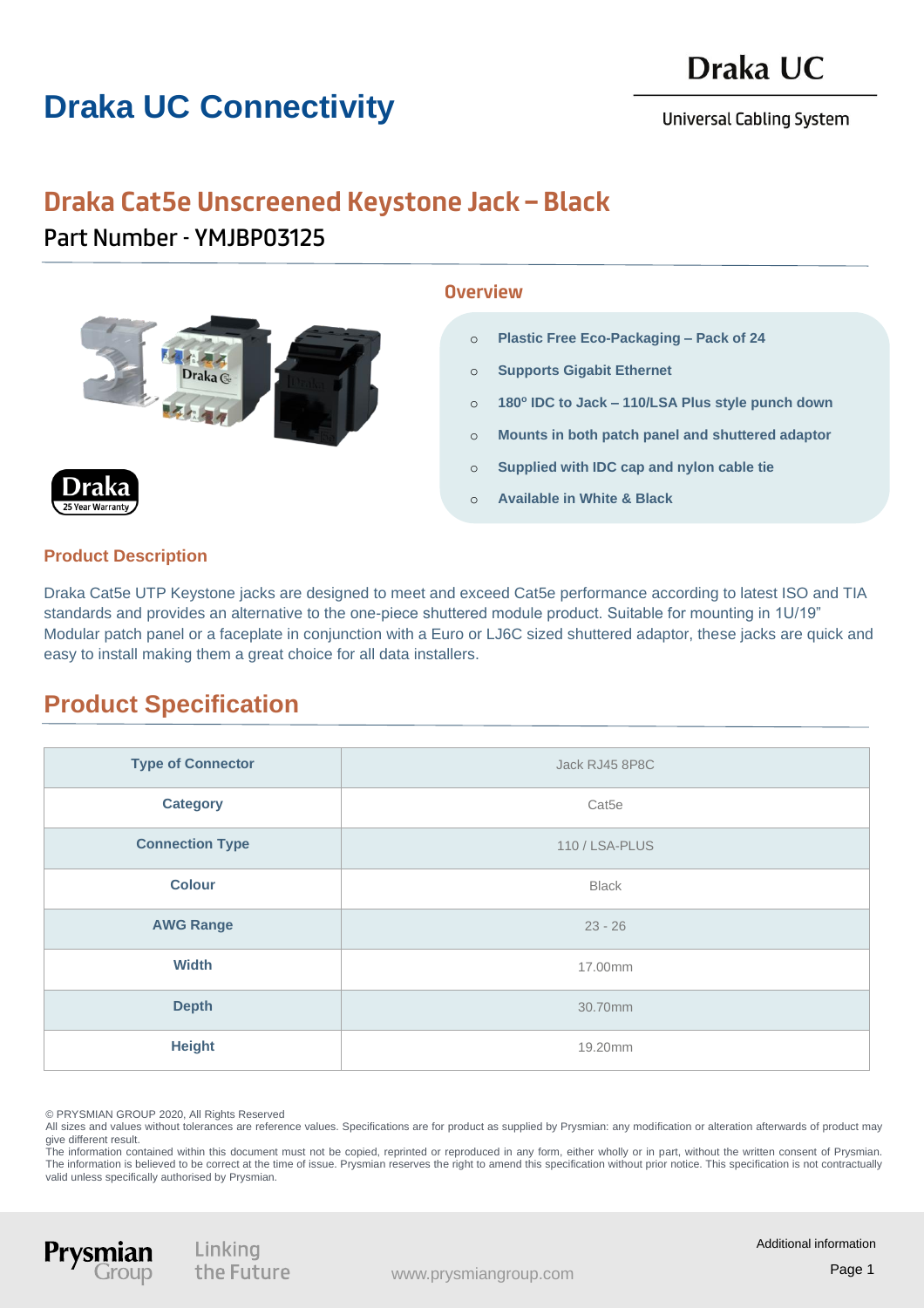# **Draka UC Connectivity**

# Draka UC

#### **Universal Cabling System**

| <b>Suitable for cable types</b>    | Solid Core / Round                     |
|------------------------------------|----------------------------------------|
| <b>Housing</b>                     | ABS High Impact                        |
| <b>RJ45 Contact</b>                | Phosphor Bronze with 50u" gold plating |
| <b>IDC Contacts</b>                | Phosphor Bronze with Tin plated        |
| <b>Plug Insertion Life</b>         | Min 750 Insertions                     |
| <b>Contact Force</b>               | 100 Grams with FCC Compliant Plug      |
| <b>Plug Retention Force</b>        | 50N (11lbs) for 60s $\pm$ 5s           |
| <b>Suitable Tool</b>               | 110 or LSA punch down style tool       |
| <b>Operating Temperature Range</b> | $-10^{\circ}$ C to 60 $^{\circ}$ C     |
| <b>Storage Temperature Range</b>   | -40 $^{\circ}$ C to 70 $^{\circ}$ C    |

### **Electrical Specification**

| <b>Insulation Resistance</b>           | $500M\Omega$        |
|----------------------------------------|---------------------|
| <b>Dielectric Withstanding Voltage</b> | 1000V AC            |
| <b>DC Current Rating</b>               | 1.5A                |
| <b>DC</b> resistance                   | $0.1\Omega$ max     |
| <b>Contact Resistance</b>              | $20 \text{m}\Omega$ |

© PRYSMIAN GROUP 2020, All Rights Reserved

All sizes and values without tolerances are reference values. Specifications are for product as supplied by Prysmian: any modification or alteration afterwards of product may give different result.

The information contained within this document must not be copied, reprinted or reproduced in any form, either wholly or in part, without the written consent of Prysmian. The information is believed to be correct at the time of issue. Prysmian reserves the right to amend this specification without prior notice. This specification is not contractually valid unless specifically authorised by Prysmian.



Linking<br>the Future

Additional information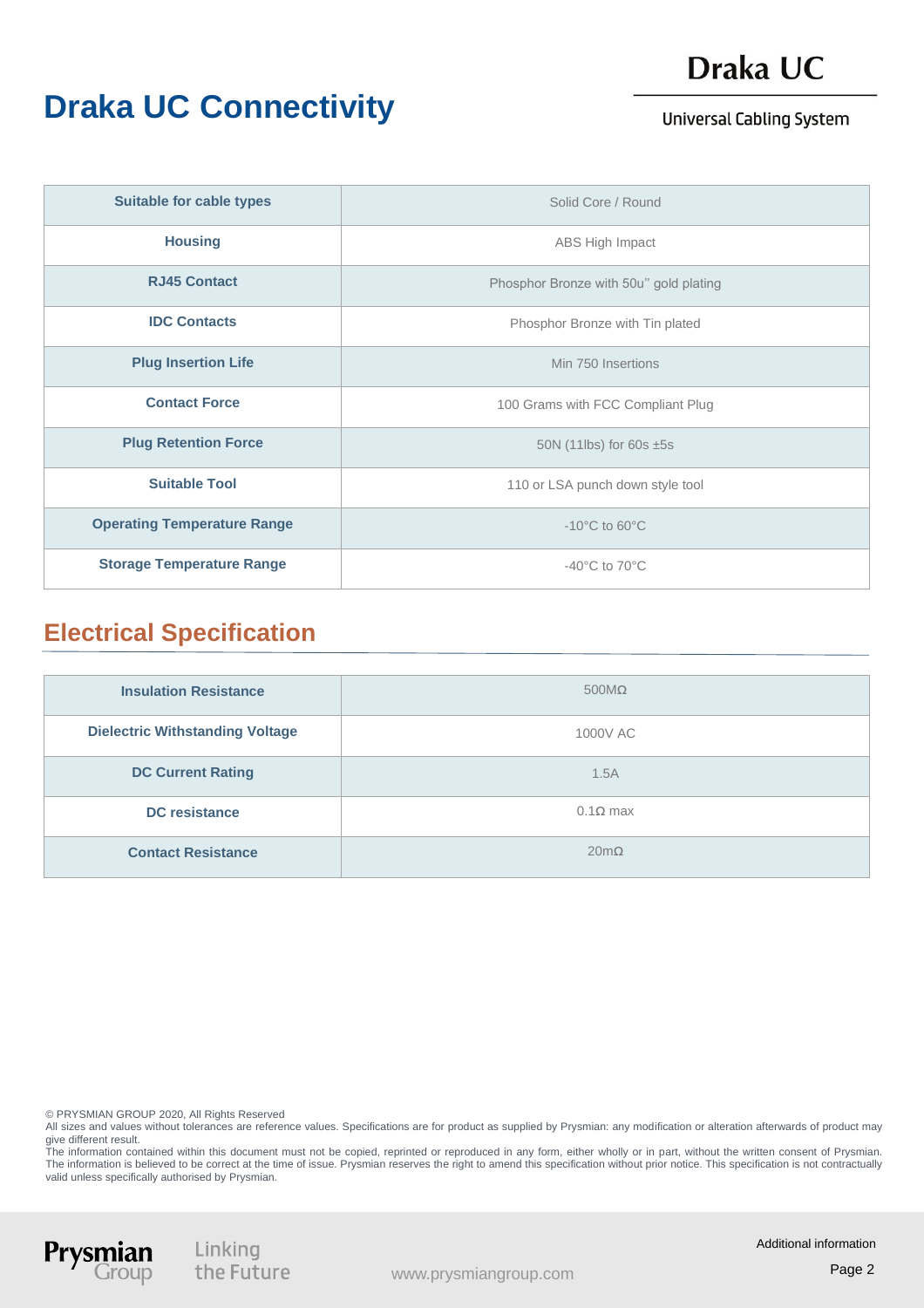### Draka UC

## **Draka UC Connectivity**

**Universal Cabling System** 

### **Standards Complied**

| ISO/IEC 11801-1:2017 (Ed 1.0)   | Information technology - Generic cabling for customer<br>premises: Part 1 General Requirements                                                                       |
|---------------------------------|----------------------------------------------------------------------------------------------------------------------------------------------------------------------|
| ISO/IEC 11801-2: 2017 (Ed. 1.0) | Information technology — Generic cabling for customer premises — Part 2: Office<br>premises                                                                          |
| EN 50173-1:2018 (Ed 1.0)        | Information technology. Generic cabling systems - General requirements                                                                                               |
| EN 50173-2:2018 (Ed 1.0)        | Information technology. Generic cabling systems - Office<br>premises                                                                                                 |
| IEC 60603-7-2: 2010 (Ed.2.0)    | Connectors for electronic equipment. Detail specification for 8-way, unshielded, free and<br>fixed connectors, for data transmissions with frequencies up to 100 MHz |
| TIA-568.2-D: 2018               | Balanced Twisted-Pair Telecommunications Cabling and<br><b>Components Standards</b>                                                                                  |
| <b>RoHS</b>                     | <b>Restriction of Hazardous Substances Directive</b><br>2011/65/EU & 2015/863/EU                                                                                     |
| <b>REACH</b>                    | Regulation (EC) No 1907/2006 - Registration, Evaluation, Authorisation and Restriction<br>of Chemicals EC1907/2006                                                   |

© PRYSMIAN GROUP 2020, All Rights Reserved

All sizes and values without tolerances are reference values. Specifications are for product as supplied by Prysmian: any modification or alteration afterwards of product may give different result.

The information contained within this document must not be copied, reprinted or reproduced in any form, either wholly or in part, without the written consent of Prysmian. The information is believed to be correct at the time of issue. Prysmian reserves the right to amend this specification without prior notice. This specification is not contractually valid unless specifically authorised by Prysmian.